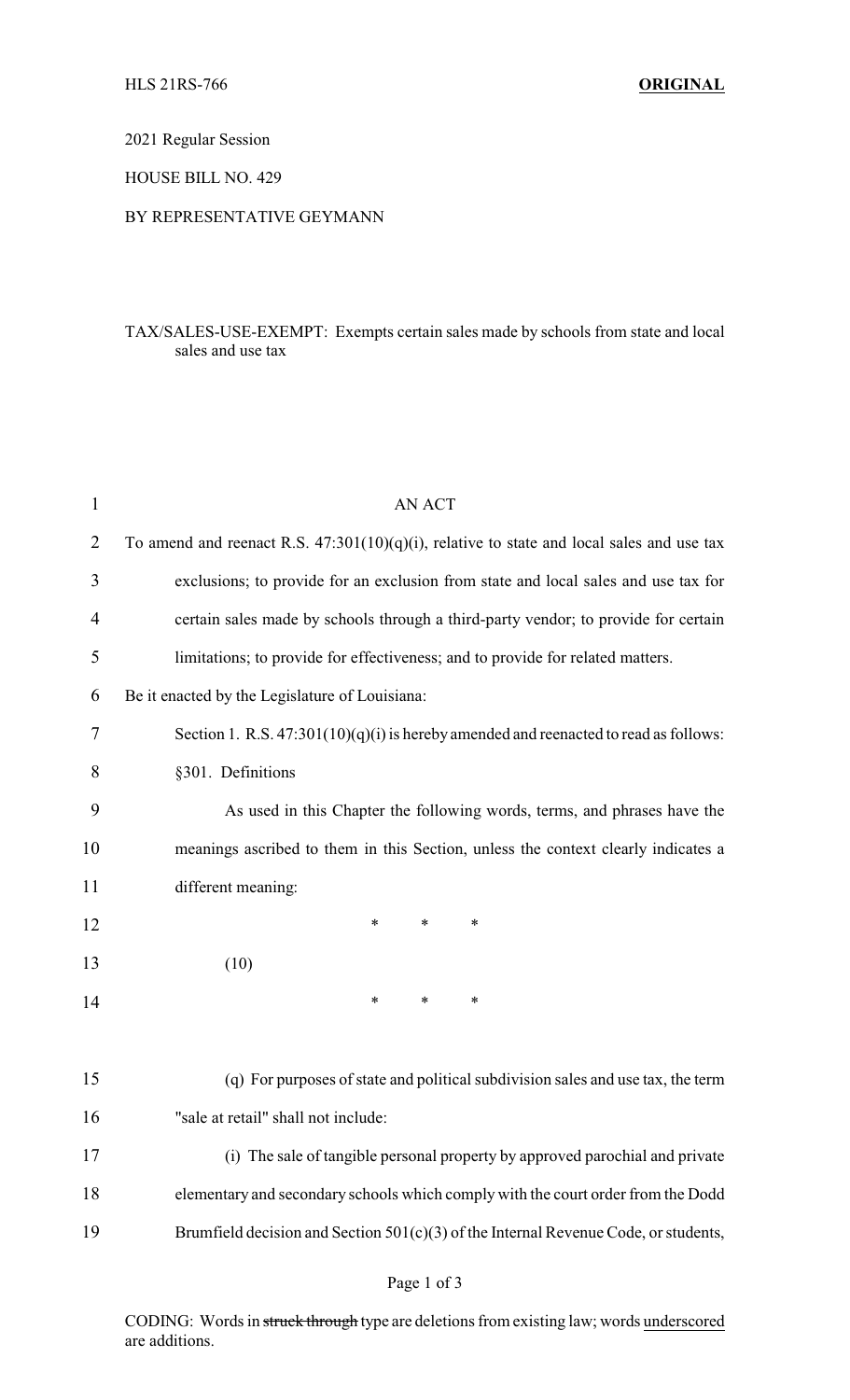1 administrators, or teachers, or other employees of the school, and authorized third- party vendors selling paraphernalia on behalf of the school, if the money from such sales, less reasonable and necessary expenses associated with the sale, is used solely and exclusively to support the school or its program or curricula. This exclusion shall not be construed to allow tax-free sales to students or their families by promoters or regular commercial dealers through the use of schools, school faculty, or school facilities. 8 \* \* \*

9 Section 2. This Act shall become effective upon signature by the governor or, if not

10 signed by the governor, upon expiration of the time for bills to become law without signature

11 by the governor, as provided by Article III, Section 18 of the Constitution of Louisiana. If

12 vetoed by the governor and subsequently approved by the legislature, this Act shall become

13 effective on the day following such approval.

## DIGEST

The digest printed below was prepared by House Legislative Services. It constitutes no part of the legislative instrument. The keyword, one-liner, abstract, and digest do not constitute part of the law or proof or indicia of legislative intent. [R.S. 1:13(B) and 24:177(E)]

| HB 429 Original | 2021 Regular Session | Geymann |
|-----------------|----------------------|---------|
|                 |                      |         |

**Abstract:** Excludes sales of school paraphernalia made by third-party vendors on behalf of certain schools from state and local sales and use taxes.

Present law imposes state sales and use taxes on the sale, use, lease, or rental of tangible personal property pursuant to the following levies in the following amounts:

R.S. 47:302 - 2% R.S. 47:321 - 1% R.S. 47:321.1 - .45% R.S. 47:331 - .97% R.S. 51:1286 - .03%

Present law authorizes local governmental subdivisions and political subdivisions to levy sales and use taxes on the sale, use, lease, or rental of tangible personal property at varying rates.

Present law provides for certain state and local sales and use tax exemptions and exclusions.

Present law excludes from state and local sales and use tax, sales of tangible personal property by certain parochial and private elementary and secondary schools or by students, administrators, teachers, or other employees of the school, if the money from those sales, is used to support the school or its program or curricula.

## Page 2 of 3